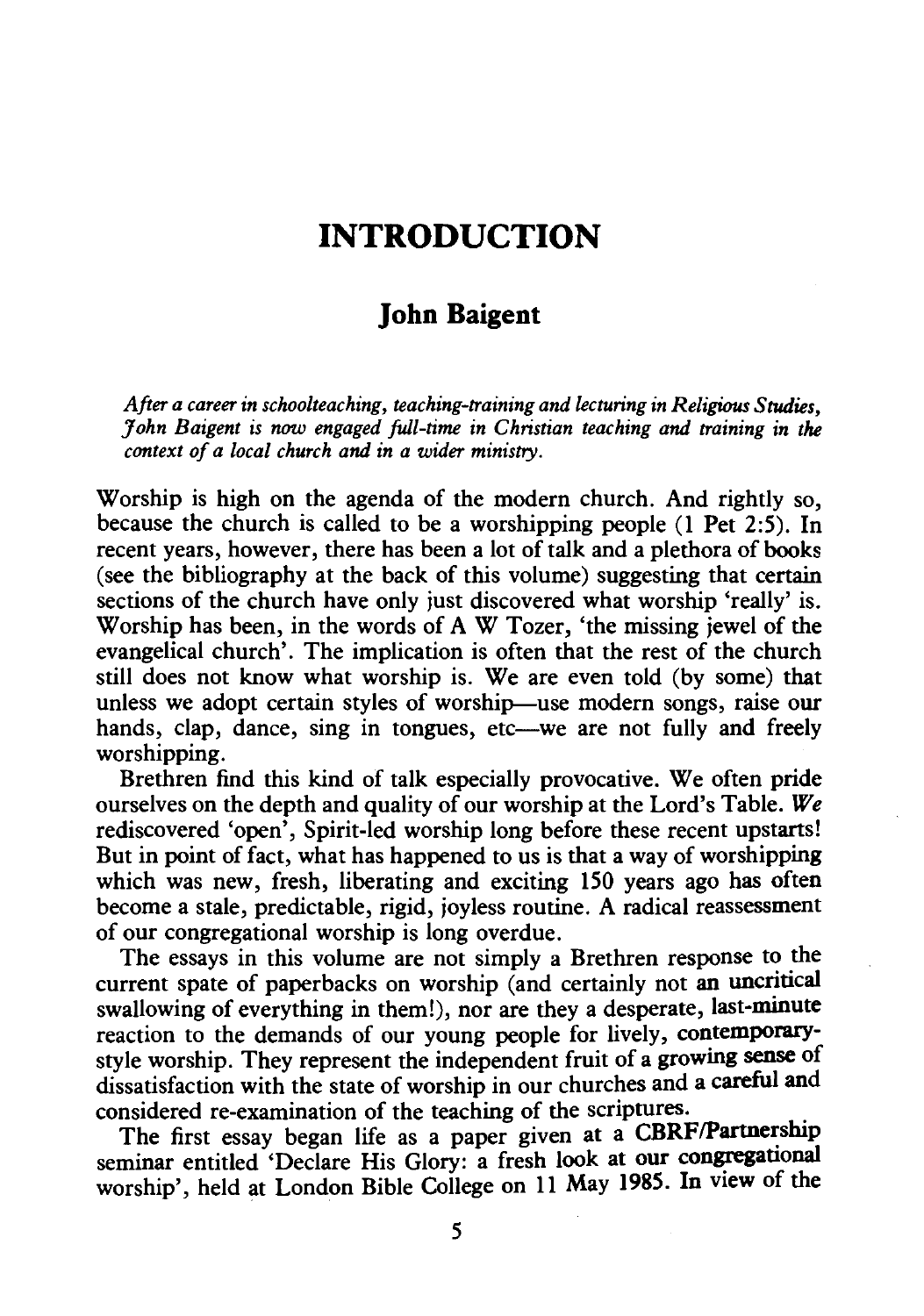variety of ways in which we use the word 'worship', it tries to discover the *essence* of the biblical concept of worship and determine whether scripture lays down any particular *forms* that our worship should take. (On that same occasion Graham Kendrick spoke on 'Worship today among evangelicals and charismatics', outlining the reasons for current changes and the dangers in contemporary styles of worship. He also led us in a time of modern, informal worship.)

The other essays were all written specially for this review. In the light of the evident flexibility that scripture allows us, Neil Summerton suggests ways in which traditional Brethren practice could be revitalized, made culturally more appropriate and (in fact) become more biblical. As the experience of Glenwood Church, Cardiff (described by Robert Parsons in *Ten Worshipping Churches)* shows, it is relatively easy for a church to adopt a more contemporary style of worship in a 'family service', but it is much harder to change the traditional Brethren-type 'breaking of bread meeting'. Neil's essay begins to point us in the way we need to go.

Gerald West starts from the centrality of the 'breaking of bread' in Brethren church life and discusses the exact relationship between worship and the Lord's Supper. Through a fresh exploration of what the New Testament says about it, he encourages us to widen our understanding of the significance of the act of remembrance.

John Allan deals with three particular methods or means of expressing worship: music, movement and silence. He is quite clear that scripture gives us freedom to use any method or means which *helps* us to achieve the purposes of worship. The implications of this balanced treatment of these topics need to be thoughtfully weighed and then carefully applied in our churches.

'Women in worship' is a *cri de coeur* from Barbara Baigent. She does not *argue* for the full participation of women in congregational worship (that was done to some extent in *Women in the Church, Christian Brethren Review Journal No 33).* Rather, on the basis of the involvement of women in worship in biblical times and since, she *pleads* for women today to be given the same freedom as the men have to take part audibly in congregational worship.

Finally Peter Cousins widens out the discussion and relates worship to the whole of life. From both the Old and New Testaments he shows that God is not satisfied unless his people 'live' their worship.

There is inevitably a certain amount of overlap in the essays in a symposium like this. That is all to the good. It demonstrates the large area of consensus that exists between the writers, particularly on the theological principles relating to worship. But it is equally clear that they would not all necessarily agree on how to put those principles into practice